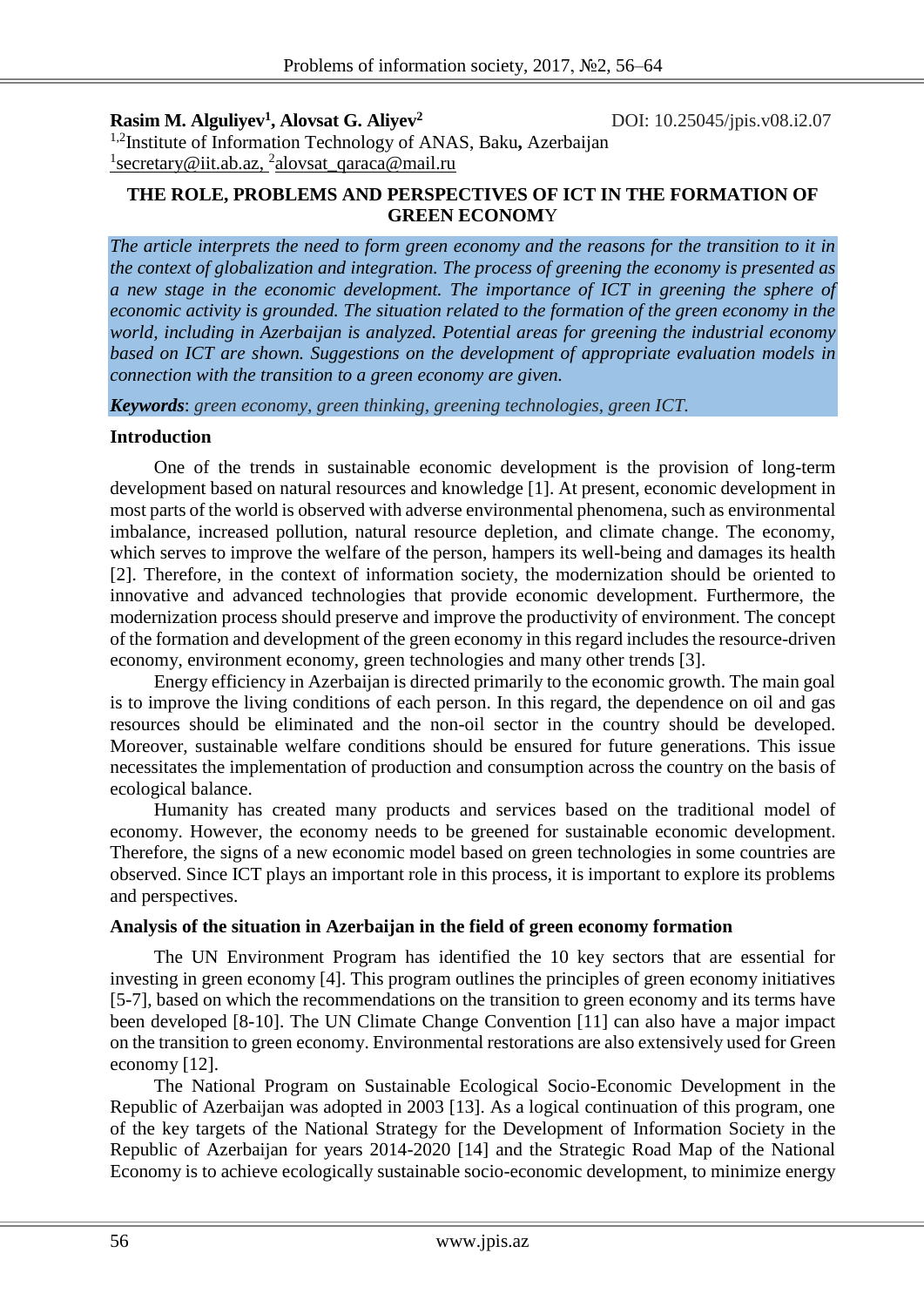consumption for each unit of GDP, to increase the share of renewable energy sources in the country's energy balance, and to create an environmentally efficient management system based on the protection of the ecological balance.

Over the last ten years, the energy efficiency consumed for the production of each unit of GDP in Azerbaijan has increased by more than 300%. At present, the energy efficiency in Azerbaijan is higher than the average for the world. According to international statistics provided by the World Bank in 2013, the average value of GDP produced in the world from 2003 to 2011 has increased from 4.93 USD to 6.19 USD per kilogram. In Azerbaijan, according to the same sources, these figures amounted to 2,26 USD (2003) and 7,22 (2011) USD respectively. This dynamics indicates the consistent implementation of the policy in the field of energy efficiency in Azerbaijan [21].

There is a basis for a perfect environmental policy in Azerbaijan. In accordance with the  $\text{Rio} + 20$  and Johannesburg Summit Decisions, Azerbaijan is improving the environmental policy and legislation [16]. Environmental measures include the adoption of state programs and laws, the introduction of new governance principles, the expansion of the national parks, and the further improvement of the water provision of the population, the waste management and the environmental protection.

The basic principles of the legislation in the field of environmental protection in Azerbaijan envisage the development of the green economy. The government provides subsidies for agriculture, leasing services, preferential loans, and implements comprehensive melioration and irrigation. Azerbaijan has a great potential for the development of the green economy.

There are positive and negative sides in the evaluation concept on different criteria of each innovation. In this aspect, the green economy is no exception. Since the initiatives and programs for transition to the green economy can damage or benefit any country. Prior to the implementation of the initiatives, a proper assessment should be made and opportunities should be created for the rapid adaptation of the people. The negative impacts of transition to the green economy can be typically observed in the developing countries and the countries rich in natural resources. Principally, transition to the green economy does not imply that all other problems are positively solved. There are problems the solution of which can only be possible through a comprehensive approach.

#### **Formation of the green economy and evaluation of its development**

The relevant UN structures, based on the current approaches in this area, propose the groups of economic, social and environmental indicators as the foundation for the formation and development of the green economy. The Global Green Economy Index (GGEI) or the Green Economy Benchmark Index (GEBI) is used for the final assessment. For the calculation of GGEI, it is recommended to refer to the baseline indicators as follows: efficient energy technologies, environmental quality indicators, tourism potential, and investment allocations. [17].

The baseline indicators for the calculation of GEBI are proposed: energy efficiency, pure fuel, renewable energy sources, natural resources, water, and pollution reduction.

The National Green Economy Index (NGEI) is proposed as the aforementioned indices can not fully reflect the current situation. The main indicators for the calculation of NGEI are: environmental quality, renewable energy, soil conservation, green tourism, green GDP, environmental protection costs, greenhouse gas emissions, and innovation index. The environmental quality index, characterized by the key indicators reflecting the development of the national green economy, includes: air quality, water, soil, biodiversity, environmental protection, and environmental damage. Based on the synthesis of the proposed options, both from the national and regional aspects we propose the Regional Green Economy Index (RGEI) and sub-indexes affecting its formation [17]:

- Environmental protection level (EPL):
- Specific weight of green GDP (GGDP);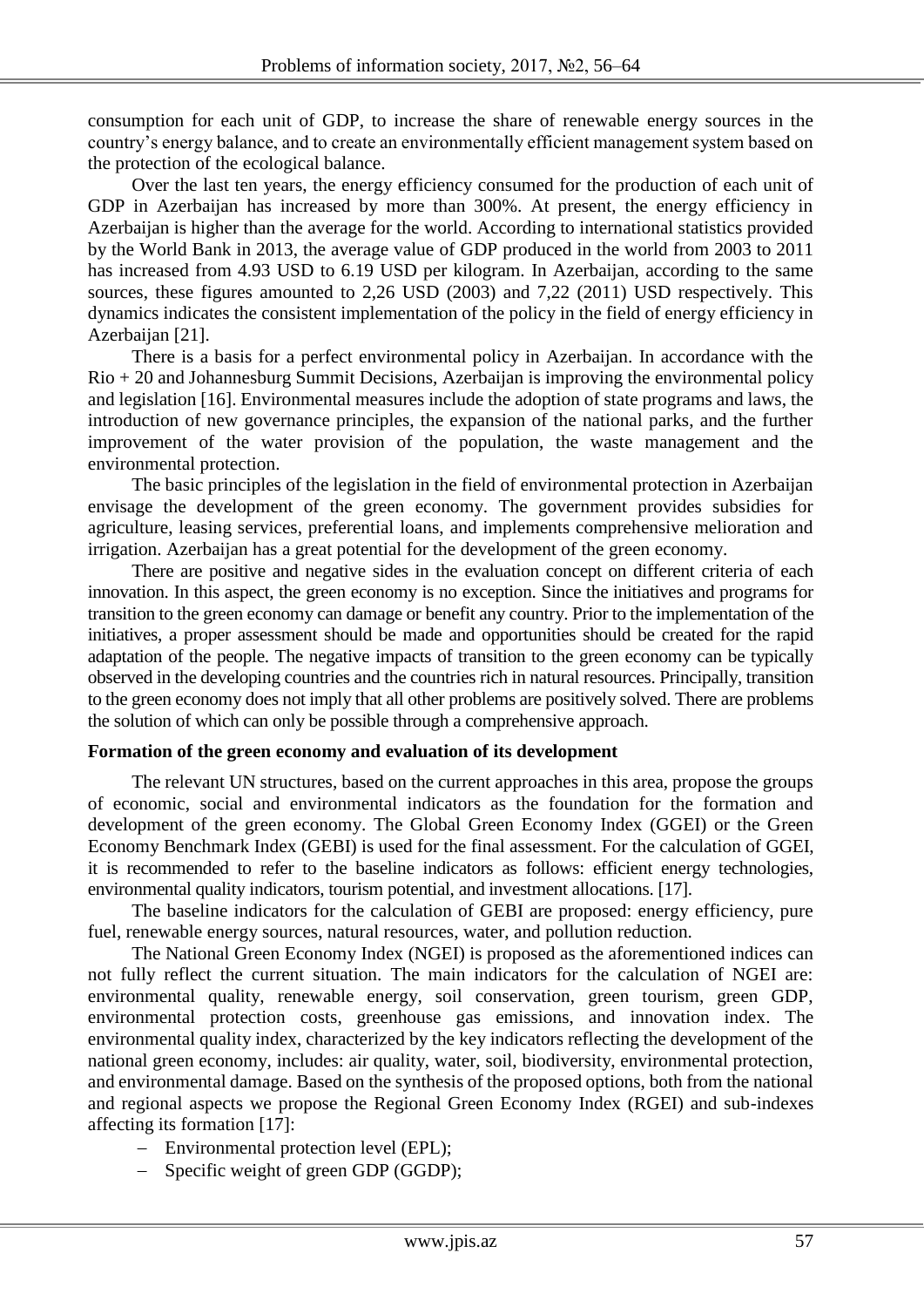- Specific weight of renewable energy (SWRE);
- Environmental Recovery Costs (ERC);
- Application level of green technologies (ALGT);
- Industrial and household wastewater treatment level (IHWTL);
- ICT Impact Index on Greening (ICTG);
- Science-education-technology index (SETI);
- Greening index in social-cultural spheres (GSCS);
- Natural Ecological Use Index (NEUI).

Thus, it can be denotes as follows:

*RGEI = F (EPL, GGDP, SWRE, ERC, ALGT, IHWTL, ICTG, SETI, GSCS, NEUI)* (1) Here, *F* is an analytical expression of the dependence on the sub-indexes of *RGEI*.

It should be noted that, the quality of the environment in any particular region can be characterized by the synthesis of air, water, soil, biodiversity, pollution, noise, and other quality level. It is also important to take into account the aspects of the investments allocated to the environmental protection against environmental damage.

The analysis of the development of the national green economy in Azerbaijan shows that renewable energy sources, soil conservation, ecological quality and green tourism are relatively low. These studies can serve to improve the solution of existing problems in the green economy in the future.

The solution of modern problems related to the formation of green economy requires a multidisciplinary approach. Therefore, scientific, theoretical, ecological, economic, technological, social, legal, infrastructural, medical, chemical, biological, management and innovation problems of the green economy should be comprehensively studied separately.

## **The application of advanced information technologies in the green economy**

Observations show that the formation and development trends of the green economy can be identified based on the application of advanced information technologies. Specifically, one of the aspects of green economy is the processing of large-scale information resources, in other words, through the application of *Big Data* technologies.

The importance of activities, knowledge and skills in the green economy can be evident due to the analysis of the efficient utilization of the natural resources. The state of the economy in any country may be assessed by the cost of the products and services produced and by the amount of the energy consumed to achieve a national product. This indicator used in the international statistics and shows the efficiency of the production, basing on modern technological achievements, and the professionalism of the work force [18]. The balanced use of natural resources should, first of all, be based on the precise economic analysis and assessment. In this regard, as noted, the introduction of advanced information technologies is inevitable.

In many countries, the economic growth is mostly associated with more exploitation of the natural resources - soil, water, forest, energy sources, and various minerals. Therefore, the limited natural resources can not ensure the sustainable development of the welfare of the population of the planet by maintaining up-to-date economic trends. The UN experts point out that the economic model with the features such as environmental deficiency and social injustice is far from the green economy. The protection and promotion of natural resources, which is considered to be the economic asset and public benefit for the transition to the green economy, increasing its efficient use, supporting its functions and preserving for the future generations are of particular importance [19].

Protection of the ecosystems and their services is a priority for the green economy. In the international economy, these services are often linked to the new terms "payments for ecosystem services", "environmental donors", "compensation mechanisms", and "debt exchange for nature". A number of fundamental international studies have also been devoted to the economy of the eco-services. The developments have been realized on the inclusion of the ecosystem services into the economic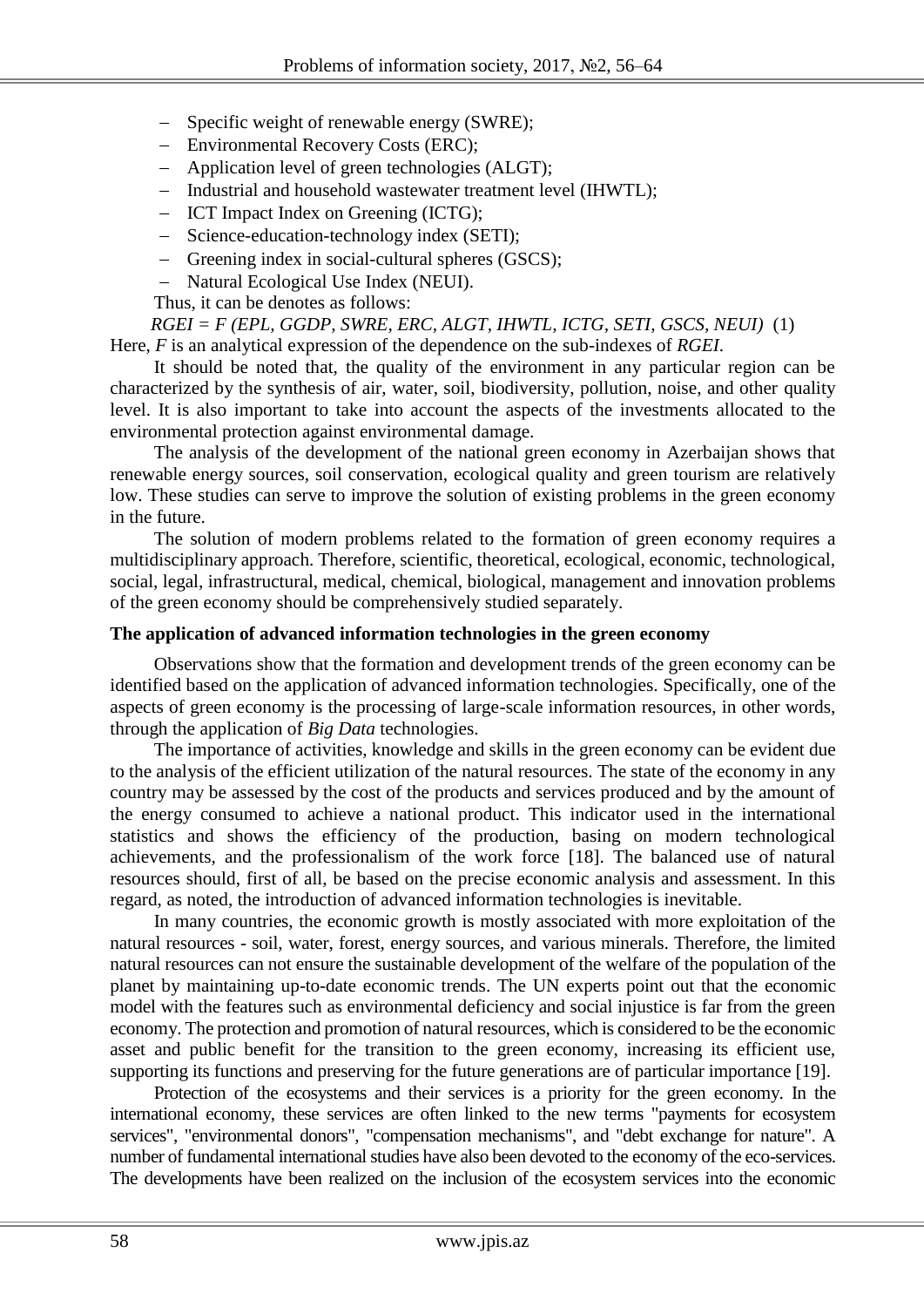practice, including the financial sector. Such implementations, analyzes and appropriate management decisions are based on the analytics of large-scale data through up-to-date ICT techniques [20].

Currently, increasing the efficiency of energy and water consumption is a national and global priority. The implemented measures and the ongoing projects cover all the spheres of life and economic subjects of the country, and therefore, the latest ICT achievements in these processes create favorable conditions for new essential results.

Necessary measures should be taken to timely prevent the emerging threats against the green economy and to eliminate the consequences. These measures require, first of all, economic analysis, assessments, and forecasts based on the accurate information. Therefore, appropriate conditions and mechanisms should be established for the application of ICT in the indicated areas.

#### **From the green economy towards the green information economy**

The main target of the information society building in modern times, at first glance is considered to be the comprehensive application of information technologies and the expansion of electronic services to the population. In fact, the information society building has a broader scope, covering the complex informatization of the activities of all regions of the country, production and non-production areas, local municipalities and civil society organizations. Therefore, information society building should be viewed as a process of informatization of the society on macro and micro levels. In this case, in general, many preventive measures are inevitable for "greening" process in the information society building. These measures can be grouped in several ways.

At present, the industrial economy is mostly developed on the basis of green technologies, in line with the development trends of the world. The largest green economy in the industrial economy goes through the informatization, i.e., through ICT (Figure 1).

There is enough greening potential for automated production and informatization of management processes. Therefore, the process of greening the industrial economy should first be considered in the context of the informatization of the economy. In other words, it is also necessary to achieve the application of the greening technology by innovative methods of the new economy, i.e., the information economy. This, in turn, is the formation and development of a green innovative information economy (Figure 2).



Figure 1. Some aspects of greening economy based on ICT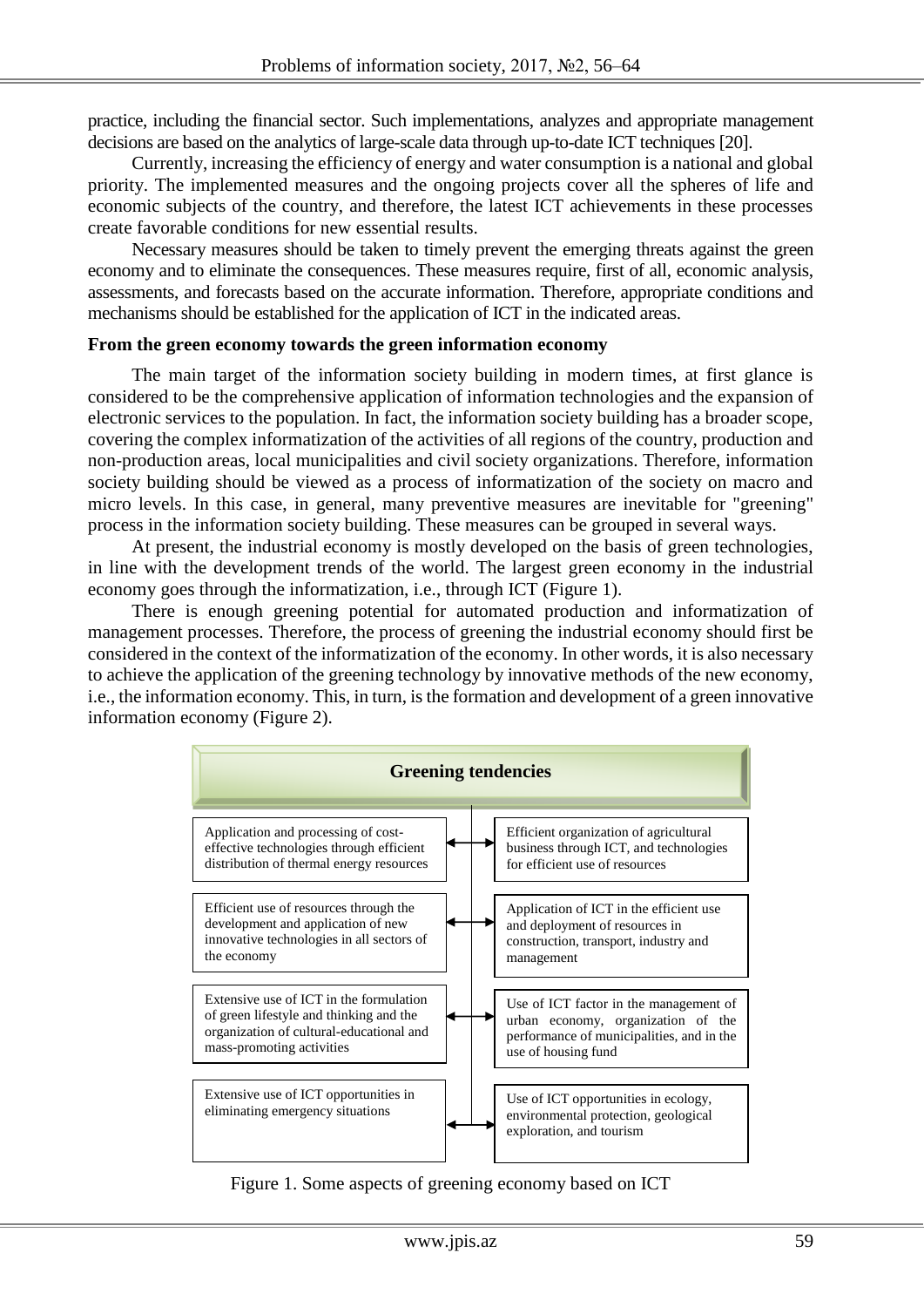# **ICT problems in greening the information economy**

At present, the renewal and production of the ICT industry based on green technology is very significant. Relevant scientific studies are carried out in this area, projects are implemented, and green technologies are developed. Many other innovative technologies are being developed and applied in scientific and technical spheres as Green ICT, Green Computer mouse, Green Innovation in ICT, Sustainable Computers and Communications, ICT for Sustainable Development, Sustainable ICT projecting, Green Computer Networks, Smart Cities and Green ICT Systems, Green Data Centers, Green ICT Conferences, Green E-devices, Green biomedicine, Green Media, Green ICT Media Library, Green ICT in Management, Green Metrics, Healthcare and Green ICT, Global Green ICT Renewal, and Green ICT Art.

Along with this, as the innovative information economy is formed, there are many problems that can be solved through the development and application of relevant green technologies. For example, the development of anti-radioactive technologies is one of the major challenges of the modern era. Thus, the informatization of the society, mass digitization, widespread use of wireless networks, constant use of wireless equipment, and fast digitization increases the radioactivity of the environment and damages the human health. Therefore, in parallel with e-government building, the development and application of appropriate healthier anti-radioactive technologies is inevitable.



Figure 2. Tendencies of greening innovative information economy

Additionally, new requirements are submitted to the Big Data technologies in terms of current information abundance. Thus, the gradual increase in the use of different computers and information networks leads to the growing amount of information. As a result, the volume of information resources is extremely growing, and extracting the necessary information from the unnecessary information becomes difficult. This leads to extra time and financial expenditures. The abundance of information creates information "dump" in a certain period of time. Their noncancellation causes serious problems. Storage, systematization, processing, protection and transfer of any electronic information belonging to any person or organization are required to be handled in terms of greening. Information culture, information use, and information retrieval methods should be re-developed on the basis of these requirements. Certain technologies should be developed for effective and efficient use of large volumes of data. Despite all this, along with the information abundance there is a problem of information shortage in society. Untimely access to the most important information in appropriate fields as transport, agriculture, trade, and medicine, creates information wastes of the industrial economy and causes more time and financial expenditures. Therefore, rapid and powerful growth of the informatization process is advantageous and is a driving force for the development of the society. At the same time, the informatization process is one of the greening technologies realized in various fields of the industrial economy.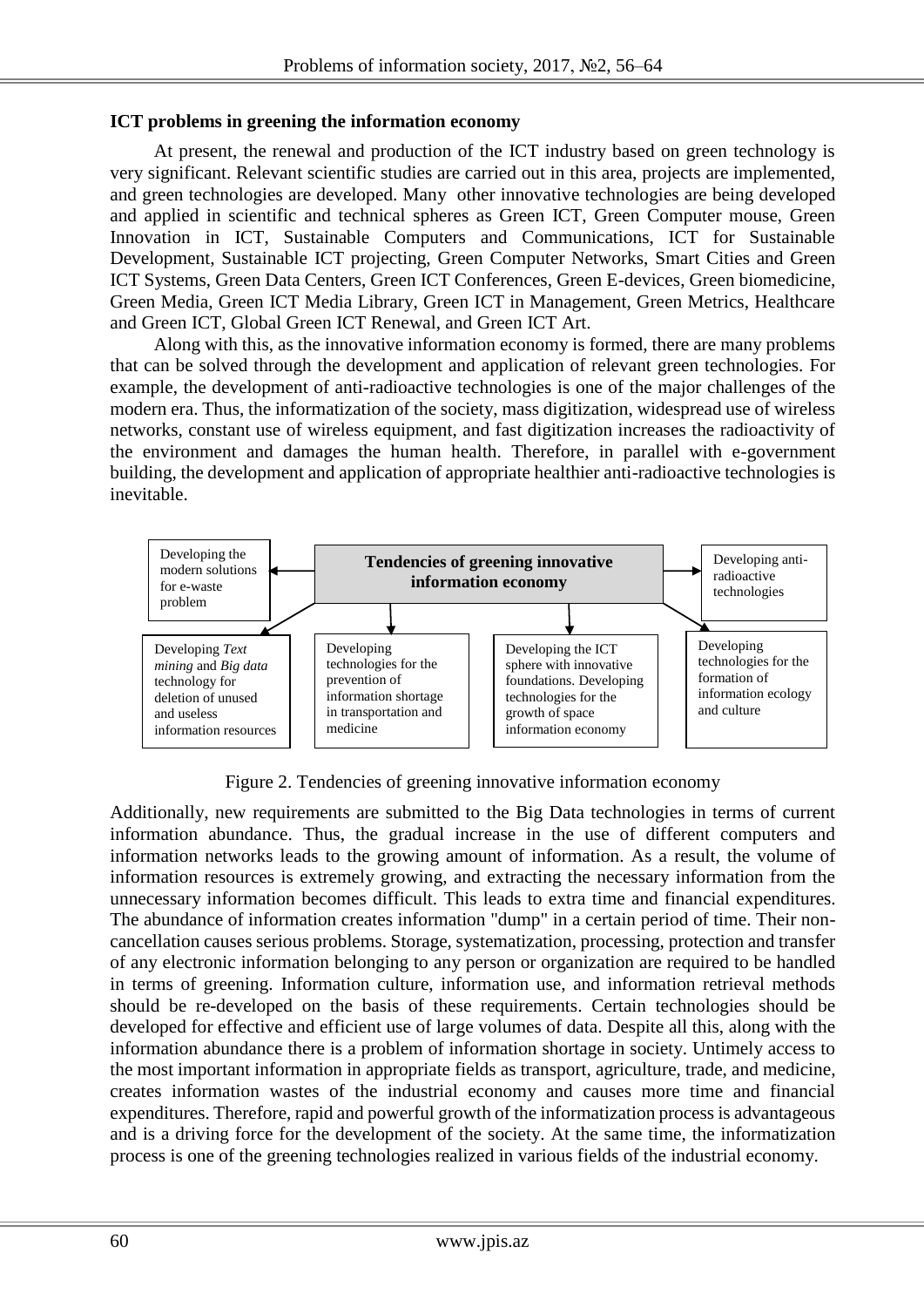One of the main undesirable problems of information society building is the electronic waste, which is the logical consequence of mass informatization, and their timely utilization. Though there are many progressive methods and experiences in the world practice in this field, many important problems still remain unsolved. The timely solution of these problems directly contributes to the physical greening of the innovative information economy.

### **Developing some models for the transition to the informatization of the green economy**

International statistical information on the environmental protection proves the need to transmit to the green economy. Organization for Economic Cooperation and Development (OECD) forecasts that 61-72% of the world's flora and fauna can be destroyed, and the natural territory of up to 7.5 million  $km^2$  (approximately as much as Australian) may be spoiled by 2050. According to the estimates of the International Energy Agency, the oil fields six times more than of Saudi Arabia must be found, taking into consideration the expected increase in consumption in 2030. Another fact is that the reserves of 800 mines, which constitute 75% of the world's oil reserves, have been already exhausted, and the level of production of many mines has overlapped and diminished.

South Korea, China and France have been investing in green growth most after the economic crisis in the years 2008-2009 [22].

In these countries, 80.5%, 37.8% and 21.2% of the stimulating financial measures are in line with the environmental criteria. Russia announces 2017 as the year of ecology. Kazakhstan adopted the Concept of Transiting to Green Economy in 2013. According to many surveys and calculations, oil and gas will be ranked second main energy source by the 2030s. All of this proves once again that relevant mechanisms and models should be developed for the transition from the current economy to the green economy. The models and mechanisms for green economic development can cover several independent processes, such as:

- Reducing the anthropogenic impact of the economy on the environment;
- Increasing the efficient use of natural resources;
- Achieving energy efficiency of the economy;
- Improve the legal regulations for reduction of the environmental risks in infrastructural projects and production processes;
- Evaluating the green economic outcomes.

In such circumstances, the development of the general model for green economy is of particular importance.

*The development of a macroeconomic model for the relative depletion of resources and the transition to a new economy* is a very important issue. Some authors have shown the mathematical model of the relative depletion of resources depending on the extracted resources using the Verhulst curve [23].

Researchers from the Lunda University of Switzerland have worked on a new model of reducing major resources of the world. This model predicts that the first production peak of iron will be in 2030 and the second one will be in 2060. In the following years, iron is expected to be a deficit resource. Although the production of gold has already experienced its peak period, its deficit can be observed in 2070. The peak for platinum is expected to be in 2020. The relevant years for lead, silver, and zinc is 2030, while for copper, chromium, nickel and molybdenum this peak is expected to be in 2040-2050 [23]. These facts also indicate the necessity of the gradual depletion of resources and the development of a macroeconomic model for the transition to a new economy.

*When developing the models for transition to green economy, the development criteria should be taken into account*. The methodological recommendations, approaches, and methods for the economic assessment of the previous contamination (damage) accumulated as a result of economic activity have not been fully developed yet.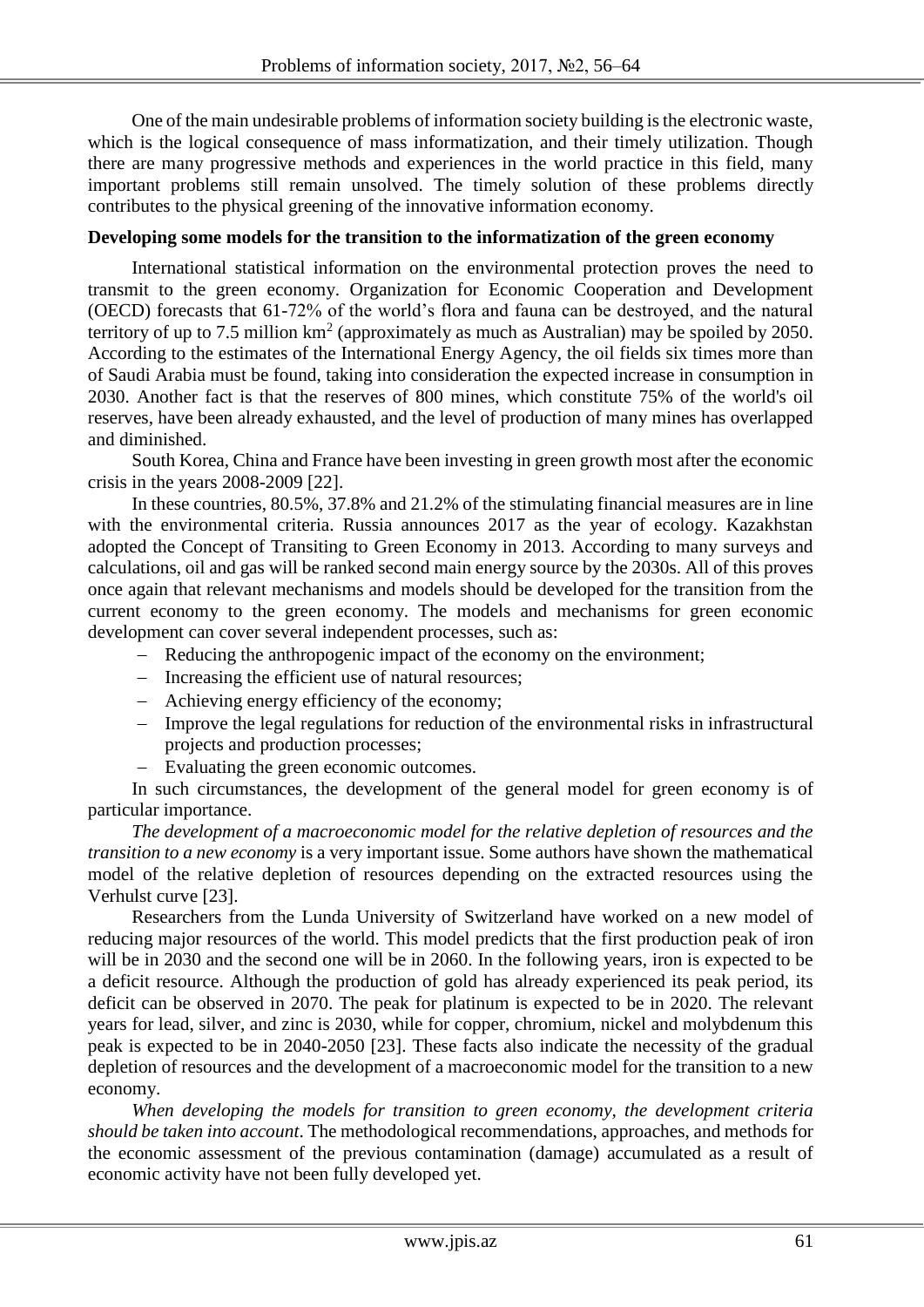The major international organizations have worked out a system of indicators for sustainable development. Prof. K. Goffman proposed the indicator "Debt to Nature". The State Administration for Environmental Protection of the People's Republic of China (SAEP PRC) has developed a green GDP indicator [23].

The UN Statistics Division has included the Environmental Adaptive Cleaner Domestic Product (EACDP) criteria. This criteria is calculated as follows:

$$
EACDP = (CDP - NRD) - VED (2)
$$

Here, CDP - cleaner domestic product, NRD - value expression of natural resources depletion, VED - value expression of ecological damage.

The World Bank has developed a more interesting indicator. This indicator is called the "Net Saving" (NS). This indicator is calculated as follows:

$$
NS = (GDS - VIA) + EC - NRD - EDP (3)
$$

Here, GDS – general domestic savings; VIA - value of the impaired produced assets, EC education costs, NRD – value of natural resources depletion, EDP - value of the damage from the environmental pollution.

The criterion NS can also be regarded as a global benchmark for the transition to a green economy:  $NS \rightarrow max$ . If we point out this indicator in terms of economic and environmental components, we can obtain two equal criteria. They can be expressed as vector-criterion:

$$
F_1 = GDS - VIA + EC \rightarrow \max \qquad (4)
$$
  

$$
F_2 = NRD + EDP \rightarrow \min
$$

By finding a Pareto-solution compromise through this vector-criterion, a balanced transition to the green economy can be achieved.

In addition to the above mentioned circumstances, it is also necessary to consider the geophysical and economic factors affecting the previous damages as a result of anthropogenic impacts during the modeling the processes of the green economy formation. Geophysical factor or absorption (assimilation potential) indicates the ability of nature to protect itself. It separates the natural and anthropogenic effects and eliminates their harmful effects. At the same time, as a result of economic factors, the opposite process also happens. Thus, in the economic assessment, the current price of the damage increases due to inflation processes. Hence, as a result of two different processes, the environmental damage both increases and decreases. During the modeling process, certain calculations can be made by the absorption coefficient and the discounting coefficient. The total damage can be calculated by summing up the damages over the years. This methodology was introduced as a pilot project in 1996 and 2013 in some areas of Russia. Since this methodology does not fully address the factors of damage collection, there is a need to improve the methodology and to develop models that meet the new economic and environmental conditions.

In general, replacement of resources in production leads to the change of economic, environmental and social factors. The costs and prices change. The amount of damage related to the pollution increases. The resource replacement is not welcomed. Although the image of the manufacturer is damaged, price reduction is of great importance for the consumer. These factors necessitate the development of a model for the economic evaluation of the resource replacement in production. Cost, increase in the processing and production costs, demand-supply inconsistency and other factors have a direct impact on the natural resource replacement. At the same time, assessment of the possibility of technological realization of the resource replacement is a question. Therefore, a model of this process and the optimal replacement of the natural resource should also be developed.

In addition to the foregoing, there is a need for the development of the general evaluation models of environmental pollution damages [24, 25]. The following are suggested in this field:

- economic and social evaluation model of damages (current and past) due to the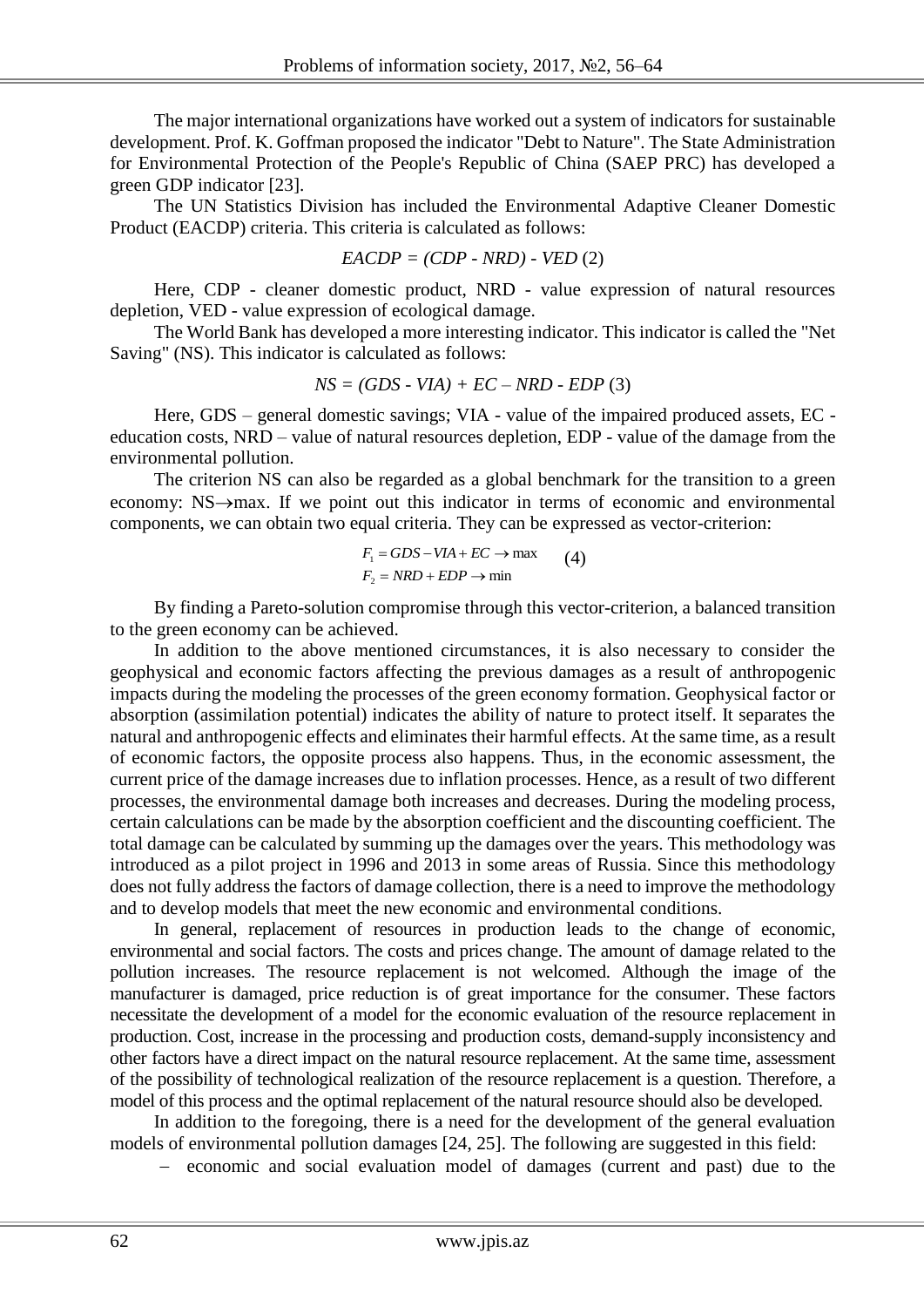environmental pollution;

- evaluation of hazardous waste emissions into the atmosphere;
- evaluation model of waste waters and wastes (current and past) released into water basins;
- evaluation model of environmental damage in separate regions and production areas;
- developing the conceptual model of transition to the green economy and working out the development criteria;
- econometric models of factors of the green economy formation;
- macro-economic model of transition to knowledge and ICT-based green economy.

The abovementioned models enable the most important assessment, analysis and planning issues for the transition to the green economy. At the same time, the solution of complex issues related to the strategic development of the transition to the green economy at the national and regional level is of great importance. Moreover, the development of the models that predict socioeconomic and environmental outcomes based on the principles of the green economy can enable to achieve the growth in the preferred new economic conditions. The creation of an intellectual information system for the transition to the green economy may lead to the improvement of the welfare of the society.

## **Conclusion**

There are many challenges facing the information society and ICT in the provision of the long-term economic development and ecological balance. One of the key issues is the development and application of the green economy technologies. Therefore, the economy and society of Azerbaijan should, first of all, use the greening technology of the post-industrial economy in the most effective way. At the same time, the growth of the non-oil sector should be achieved through the diversification of the economy. In addition, the information economy itself must be greened through the use of high technologies. In the new economic conditions, the advantages of the green economy are higher than its disadvantages. Therefore, the green economy should be viewed as way to a sustainable development as a new stage in the information economy.

#### **References**

- 1. [Dinda](http://econpapers.repec.org/RAS/pdi250.htm) S.A. Theoretical basis for green growth // [International Journal of Green Economics,](http://econpapers.repec.org/article/idsijgrec/) 2014, vol. 8, issue 2, pp. 177-189.
- 2. Novianti E.L. Green Economy for Sustainable Development and Poverty Eradication // Mediterranean Journal of Social Sciences, MCSER Publishing, Rome-Italy, 2015, Vol 6, No 6 S5, pp. 434-443.
- 3. State Program on Use of Alternative and Renewable Energy Sources in.Azerbaijan Republic, 21 October, 2004,

http://www.carecprogram.org/uploads/docs/AZE-Renewable-Energy-Strategy-az.pdf

- 4. Wabwoba F., Omuterema S., Wanyembi G.W., Omieno K. K. Green ICT Readiness Model for Developing Economies: Case of Kenya // 22(IJACSA) International Journal of Advanced Computer Science and Applications, 2013, vol. 4, No.1, pp.51-65.
- 5. United Nations Environmental Programme: Green Economy, <http://www.unep.org/greeneconomy>
- 6. Alguliyev R.M., Aliyev A.G. Greening of economy as a new stage in the development of information society // Problems of Information Society, 2016, No1, pp.3-11.
- 7. Yashalova N.N. "Green" economy: issues of theory and development trends // National interests: priorities and security, 2013, Issue 11, pp.33-40
- 8. United Nations. Rio 20+. In Proceedings of The United Nations Conference on Sustainable Development, Rio+20, Rio de Janeiro, Brasil, 2012, https://sustainabledevelopment.un.org/rio20